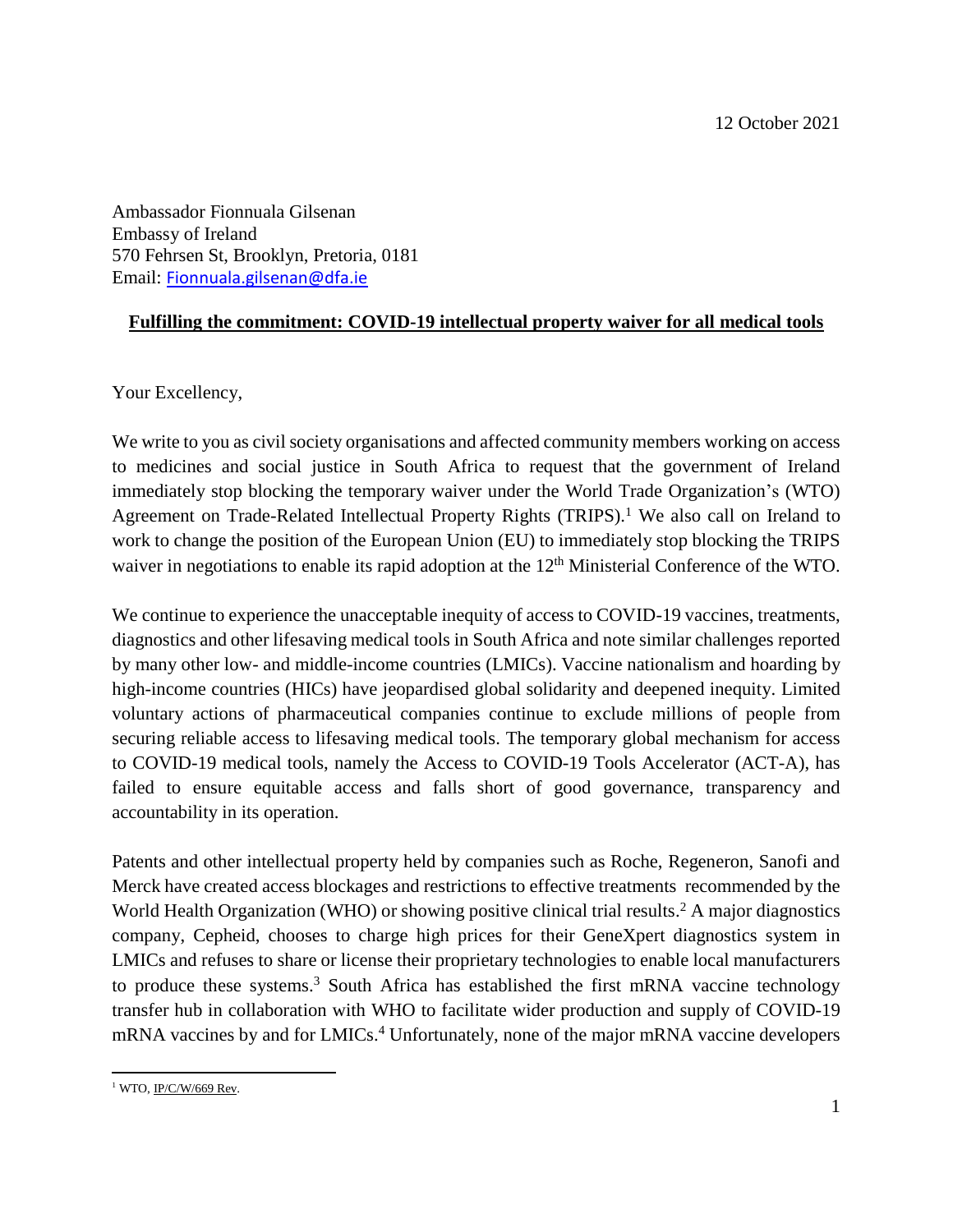have joined this initiative, and patents on mRNA vaccines secured by these developers are hindering prospective local production. Moderna has not applied for registration to supply its vaccine in South Africa but has already obtained South African patents related to the vaccine.

People in LMICs have contributed to breakthroughs in biomedical science during this pandemic. In addition to South Africa's supportive public policies and funding, thousands of South Africans have supported and participated in critical clinical trials leading to eventual medical innovations that can save lives around the world. However, these contributions have not ensured equitable and reliable access to the resulting COVID-19 medical tools. Instead we are forced to rely on HIC donations and major companies' minimal and delayed deliveries. Our right to produce and supply these urgently needed medical tools is denied. This is injustice. We demand change, not charity. We call on Irish government to join waiver-supporting countries to make the TRIPS waiver a reality, enabling greater self-reliance for South Africa and other LMICs.

We are deeply concerned that the EU is the main blockage in TRIPS waiver negotiations. This blockage continues despite an increasing number of individual EU member states expressing support for the waiver and a clear demand from the European Parliament for the EU to stop blocking the waiver negotiation.<sup>2,3</sup> Instead of engaging in text negotiations on the waiver, the EU has submitted a counterproposal that offers nothing new to help address the present pandemic challenges.<sup>4</sup> We do not understand how the EU can present such an unproductive counterproposal in the midst of a global pandemic. Nor do we understand why EU member states do not distance themselves from this approach. The EU's blockage comes in addition to actions by the EU that have contributed to deepening COVID-19 vaccine inequity. The EU has hoarded excess vaccines, denied responsibility to request that corporations share technologies, and continues to ignore the evidence of the need for a waiver to overcome the limitations of existing intellectual property rules. <sup>5</sup> We ask Ireland as a major EU member state that continues to oppose the waiver proposal to change its position, joining other waiver-supporting EU members and working to change the EU position at the WTO.

The waiver negotiation has been delayed for over a year while the pandemic continues to affect millions of people, with more concerning variants of the virus putting even greater strain on already overburdened public health systems. The world is watching now as the WTO Ministerial Conference is fast approaching. The waiver should be adopted with coverage for all lifesaving

 $3$  European Parliament resolution of 10 June 2021 on meeting the global COVID-19 challenge: effects of the waiver of the WTO TRIPS Agreement on COVID-19 vaccines, treatment, equipment and increasing production and manufacturing capacity in developing countries (2021/2692(RSP)). 2021. Available from: [https://www.europarl.europa.eu/doceo/document/TA-9-2021-0283\\_EN.html](https://www.europarl.europa.eu/doceo/document/TA-9-2021-0283_EN.html)

<sup>4</sup> MSF. MSF analysis of EU communications to TRIPS Council on COVID-19 IP waiver proposal. 2021. Available from: <https://msfaccess.org/msf-analysis-eu-communications-trips-council-covid-19-ip-waiver-proposal>

<sup>5</sup> MSF. Briefing note: EU's hollow promises of global COVID-19 vaccine equity. 2021. Available from:

 $\overline{\phantom{a}}$ 

[https://msfaccess.org/sites/default/files/2021-09/COVID19\\_BriefingNote\\_EU\\_hollow\\_promises\\_ENG\\_15.9.2021.PDF](https://msfaccess.org/sites/default/files/2021-09/COVID19_BriefingNote_EU_hollow_promises_ENG_15.9.2021.PDF)

<sup>2</sup> Cue C. Sánchez promete donar 30 millones de vacunas y defiende el multilateralismo en un ambiente de tensión internacional en la ONU. El Pais. 2021 Sep 22. Available from[: https://elpais.com/espana/2021-09-23/sanchez-promete-donar-30-millones-de-vacunas-y-defiende-el](https://elpais.com/espana/2021-09-23/sanchez-promete-donar-30-millones-de-vacunas-y-defiende-el-multilateralismo-en-un-ambiente-de-tension-internacional-en-la-onu.html)[multilateralismo-en-un-ambiente-de-tension-internacional-en-la-onu.html](https://elpais.com/espana/2021-09-23/sanchez-promete-donar-30-millones-de-vacunas-y-defiende-el-multilateralismo-en-un-ambiente-de-tension-internacional-en-la-onu.html)